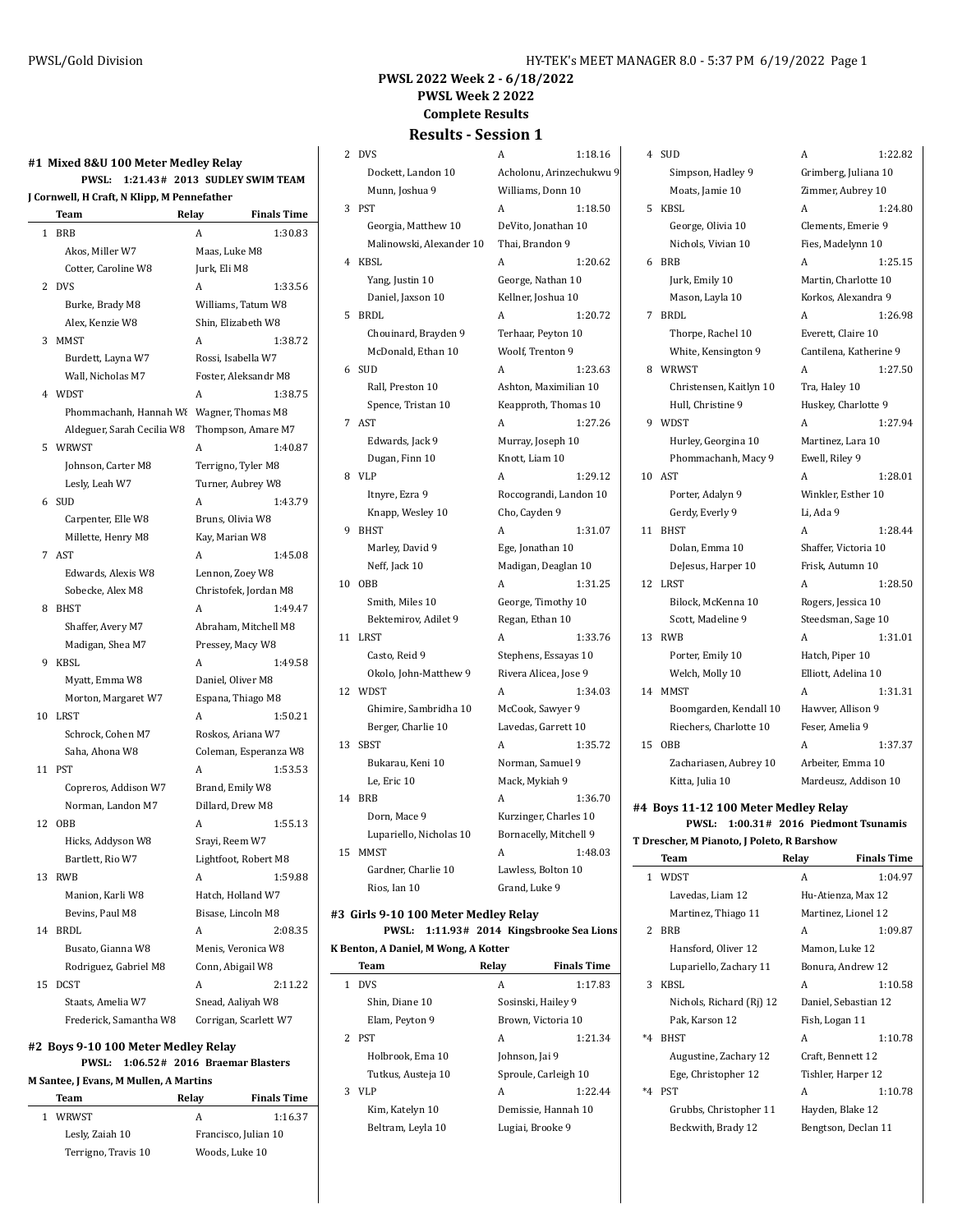#### **PWSL 2022 Week 2 - 6/18/2022 PWSL Week 2 2022 Complete Results Results - Session 1**

#### **(#4 Boys 11-12 100 Meter Medley Relay)**

| 6  | <b>MMST</b>               | А                     | 1:11.50 |
|----|---------------------------|-----------------------|---------|
|    | Arredondo, Leonidas 12    | Hawver, Ethan 11      |         |
|    | Wall, Victor 11           | Foster, Payton 11     |         |
| 7  | AST                       | A                     | 1:11.57 |
|    | Lagrosas, Moses 12        | Carpenter, Joey 12    |         |
|    | Sobecke, Ryan 12          | May, Collin 12        |         |
| 8  | VLP                       | A                     | 1:12.37 |
|    | Younts, Sean 12           | Corsino, Raine Eli 11 |         |
|    | Daniels, Gavin 12         | Knapp, Oliver 12      |         |
| 9  | BRDI.                     | A                     | 1:12.53 |
|    | Credle, Daniel 12         | Thorpe, Jacob 12      |         |
|    | Ha, Joel 12               | Garcia, Geovannie 12  |         |
| 10 | <b>DVS</b>                | A                     | 1:14.25 |
|    | Rohrbach, Bryce 12        | Wilson, Brett 12      |         |
|    | Oshea, Finn 12            | Munn, Zachary 11      |         |
| 11 | <b>SUD</b>                | A                     | 1:14.52 |
|    | Klump, Thomas 11          | Kay, Patrick 12       |         |
|    | Zimmer, Evan 12           | Garvey, John 11       |         |
| 12 | LRST                      | A                     | 1:15.22 |
|    | Gregory, Cameron 11       | Thai, Vincent 12      |         |
|    | Fairfax, Cameron 12       | Schrock, Silas 11     |         |
| 13 | <b>SBST</b>               | A                     | 1:15.87 |
|    | Woldemichael, Jonathan 12 | Manon, Noah 11        |         |
|    | Pindle, Christian 11      | Haddock, Ethan 11     |         |
| 14 | RWB                       | A                     | 1:16.31 |
|    | Wong, Alexander 12        | Herwick, Jack 12      |         |
|    | Omniewski, Thomas 12      | Steiner, Christian 12 |         |
| 15 | I.M                       | A                     | 1:17.43 |
|    | Burlingame, Joshua 12     | Plummer, Cole 12      |         |
|    | Pajak, Andrew 11          | Winterstine, Colin 11 |         |

**#5 Girls 11-12 100 Meter Medley Relay**

**K Benton, A Daniel, M Wong, E Flynn**

**PWSL: 1:03.37# 2016 Kingsbrooke Sea Lions**

**Team Relay Finals Time** 1 PST A 1:07.12 Hubert, Abigail 12 Chehadeh, Adelina 12 Simmons, Victoria 12 Georgia, Yasmina 12 2 DVS A 1:07.43 Schroeder, Elizabeth 11 Lu, Lily 11 Edwards, Amelia 12 Fargo, Emersyn 12 3 WDST A 1:09.00 Aldeguer, Ariana 12 McCook, Isabella 12 Zarow, Alexis 12 Stike, Stella 12 4 AST A 1:09.07 Miller, Mackenzie 12 Johnson, Avery 12 Mumley, Reese 12 Koppers, Mei 12 5 KBSL A 1:10.94 Velarde Maynard, Matilda 1 Wilder, Brooke 11 Wallace, Alyssa 12 Correll, Hannah 12 6 WRWST A 1:11.27 Hull, Sabrina 12 Johnson, Kora 11 Friend, Kyliee 11 Adams, Sloane 12 7 SUD A 1:12.58 Oconnor, Natalie 11 Beemer, Lilian 12 Venturini, Kaitlyn 12 Utley, Samantha 11

#### 9 BRDL Cantilena, Emerson 11 Woolf, Madison 11 10 RWB Feindt, Morgan 12 Harper, Grace 12 11 SBST King, Catherine 12 Turner, Kayden 12 12 BHST Julaton, Anna 12 Glass, Amelia 12 13 LRST Bilock, Carrigan 12 Saha, Adritaa 12 14 OBB Ayala, Hannelore 12 Osorio, Mariana 12 15 MSST Gondek, Zoey 12 Phillips, Domingo, Alexa 11 Marcy, Elizabeth 12

#### **#6 Boys 13-14 200 Meter Medley Relay PWSL: 1:56.38# 2019 Braemar Blasters**

#### **L Sowers, J Evans, L Grant, A Martins**

|   | Team                    | Relay            | <b>Finals Time</b>       |
|---|-------------------------|------------------|--------------------------|
| 1 | <b>VLP</b>              | А                | 2:03.05                  |
|   | Daniels, Trent 14       |                  | Weiner, Benjemin 14      |
|   | Beltram, Isaiah 14      |                  | Cioletti, Robert 14      |
| 2 | <b>BRB</b>              | А                | 2:07.13                  |
|   | Ha, Elliot 13           |                  | Golembiewski, Grant 14   |
|   | Sandulescu, Radu 13     |                  | Hadsall, Tanner 13       |
| 3 | <b>SUD</b>              | A                | 2:07.22                  |
|   | Utter, Troy 14          |                  | Utley, Michael 14        |
|   | Craft, Landon 14        |                  | Layden, Carter 14        |
| 4 | <b>PST</b>              | А                | 2:09.46                  |
|   | Maldonado, Anthony 14   |                  | DeVito, Christopher 14   |
|   | Maynard, Ryan 14        |                  | Cho, Hanchae 13          |
| 5 | <b>AST</b>              | A                | 2:09.69                  |
|   | Deshmukh, Ayaan 13      | Craine, Ricky 13 |                          |
|   | Pendergraft, Aidan 14   | May, Caleb 14    |                          |
| 6 | <b>DVS</b>              | А                | 2:10.03                  |
|   | Murphy, Carter 13       | Bair, Lukas 14   |                          |
|   | Oshea, William 14       |                  | Caputo, Henry 14         |
| 7 | BRDL                    | A                | 2:15.49                  |
|   | Eyre, Grant 13          |                  | Sheetz, Landon 14        |
|   | Querijero, Paul 14      |                  | Brox, Michael 14         |
| 8 | <b>SBST</b>             | А                | 2:16.87                  |
|   | Villanueva, Benjamin 14 |                  | Lattanzi, Jacob 14       |
|   | Parkzes, Mason 14       |                  | Villanueva, Sebastian 13 |
| 9 | KBSL                    | A                | 2:18.87                  |
|   | Yang, Jayden 13         |                  | Wilder, Joshua 13        |
|   | Mccormack, James 14     |                  | Sokban, Daniel 13        |

| 8              | <b>BRB</b>            | A                     | 1:12.98 |
|----------------|-----------------------|-----------------------|---------|
|                | Lovell, Ella 11       | Martin, Abigail 12    |         |
|                | Korkos, Effie 12      | Lawhorne, Addyson 12  |         |
| 9              | <b>BRDL</b>           | A                     | 1:14.20 |
|                | Cantilena, Emerson 11 | Rahmouni, Noel 12     |         |
|                | Woolf, Madison 11     | Edenberg, Abigail 11  |         |
| $\overline{0}$ | <b>RWB</b>            | A                     | 1:15.03 |
|                | Feindt, Morgan 12     | Evans, Juliana 12     |         |
|                | Harper, Grace 12      | Ott, Kennedy 11       |         |
| $\overline{1}$ | <b>SBST</b>           | A                     | 1:15.47 |
|                | King, Catherine 12    | Brown, Reagan 12      |         |
|                | Turner, Kayden 12     | Linton, Peyton 11     |         |
| <sup>2</sup>   | <b>BHST</b>           | A                     | 1:16.43 |
|                | Julaton, Anna 12      | Frisk, Raegan 12      |         |
|                | Glass, Amelia 12      | Bellovich, Claire 11  |         |
| 13             | <b>LRST</b>           | A                     | 1:18.60 |
|                | Bilock, Carrigan 12   | Puls, Amelia 11       |         |
|                | Saha, Adritaa 12      | Fairfax, Carys 11     |         |
| $\overline{4}$ | <b>OBB</b>            | A                     | 1:19.32 |
|                | Ayala, Hannelore 12   | Srayi, Nihal 12       |         |
|                | Osorio, Mariana 12    | McDonald, Scarlett 12 |         |
| 15             | <b>MSST</b>           | A                     | 1:21.88 |
|                | Gondek Zoev 12        | Phillins Lauren 12    |         |

|    | Green, Christopher 14   | Bussenger, Ryan 14      |         |
|----|-------------------------|-------------------------|---------|
|    | Ward, Evan 13           | Arias, Fernando 13      |         |
| 11 | WRWST                   | A                       | 2:20.72 |
|    | Huskey, Owen 13         | White, Donovan 13       |         |
|    | Doyle, Ian 14           | Woods, Collin 13        |         |
|    | 12 ORR                  | A                       | 2:22.43 |
|    | Fisher, Adam 14         | Bartlett, Thrace 14     |         |
|    | Gold, Joshua 14         | George, David 14        |         |
|    | 13 WDST                 | A                       | 2:30.50 |
|    | McGrael, Evan 13        | Millsaps, Ian 13        |         |
|    | Pasierb, Keenan 14      | McCurdy, Nolan 14       |         |
| 14 | RWR                     | A                       | 2:32.75 |
|    | Grendysz, Carter 13     | Jefferson, Lucas 14     |         |
|    | Shead, Dominic 14       | Carlier, Nicholas 14    |         |
|    | 15 SPST                 | A                       | 2:32.78 |
|    | Yambao, Joshua 14       | Yambao, Joseph 14       |         |
|    | Henriques, Rome John 13 | Lopez Romero, Marvin 13 |         |

10 DCST A 2:20.47

# **#7 Girls 13-14 200 Meter Medley Relay PWSL: 2:08.62# 2018 SUDLEY SWIM TEAM**

# **D Palenscar, S Craft, L Garvey, J Cornwell**

|              | Team                       | Relay            | <b>Finals Time</b>       |
|--------------|----------------------------|------------------|--------------------------|
| 1            | <b>PST</b>                 | A                | 2:13.86                  |
|              | Sagle, Alyssa 13           |                  | Crown, Katherine 14      |
|              | Richardson, Madison 14     |                  | Rutledge, Mackenzie 14   |
| $\mathbf{2}$ | <b>AST</b>                 | A                | 2:20.75                  |
|              | Oliver, Olivia 14          |                  | Koler, Isabella 13       |
|              | Robinette, Allison 14      |                  | Willis, Isabella 13      |
| 3            | <b>BRDL</b>                | A                | 2:22.99                  |
|              | Woolf, Emma 13             |                  | Buckley, Olivia 13       |
|              | Edenberg, Haley 13         |                  | McDonald, Peyton 14      |
| 4            | <b>DVS</b>                 | A                | 2:23.03                  |
|              | Park, Christine 13         |                  | Buehler, Taylor 14       |
|              | Munn, Camryn 13            | Lu, Lucy 13      |                          |
| 5            | <b>BRB</b>                 | A                | 2:25.44                  |
|              | Latona, Kherrington 13     | Jones, Payton 14 |                          |
|              | van Waesberghe, Isabella 1 |                  | McKennett, Alexandria 13 |
| 6            | <b>SBST</b>                | A                | 2:26.37                  |
|              | Guzman, Hannah 13          |                  | Grabowski, Arielle 14    |
|              | Royal, Sydney 13           |                  | Norman, Isabelle 13      |
| 7            | MMST                       | A                | 2:26.58                  |
|              | Warner, Ariana 13          |                  | Hawver, Gabrielle 13     |
|              | Lingafelt, Kara 13         |                  | Kennedy, Samantha 13     |
| 8            | <b>BHST</b>                | A                | 2:27.46                  |
|              | Augustine, Ashlyn 14       | Heller, Mia 14   |                          |
|              | Glass, Lillian 14          |                  | Adam. Alexandra 13       |
| 9            | <b>VLP</b>                 | A                | 2:27.79                  |
|              | Knapp, Shannon 13          |                  | Conroy, Grace 14         |
|              | Snyder, Emma 13            |                  | Kimble, Katherine 14     |
| 10           | WDST                       | A                | 2:29.44                  |
|              | Albers, Taylor 14          |                  | Lavedas, Emma 14         |
|              | Picardo, Kiara 14          | Hill, Giselle 14 |                          |
| 11           | WRWST                      | A                | 2:30.59                  |
|              | Sindt, Madeline 14         |                  | Windmiller, Alexia 13    |
|              | Hennessy, Jillian 14       | Ridge, Siri 14   |                          |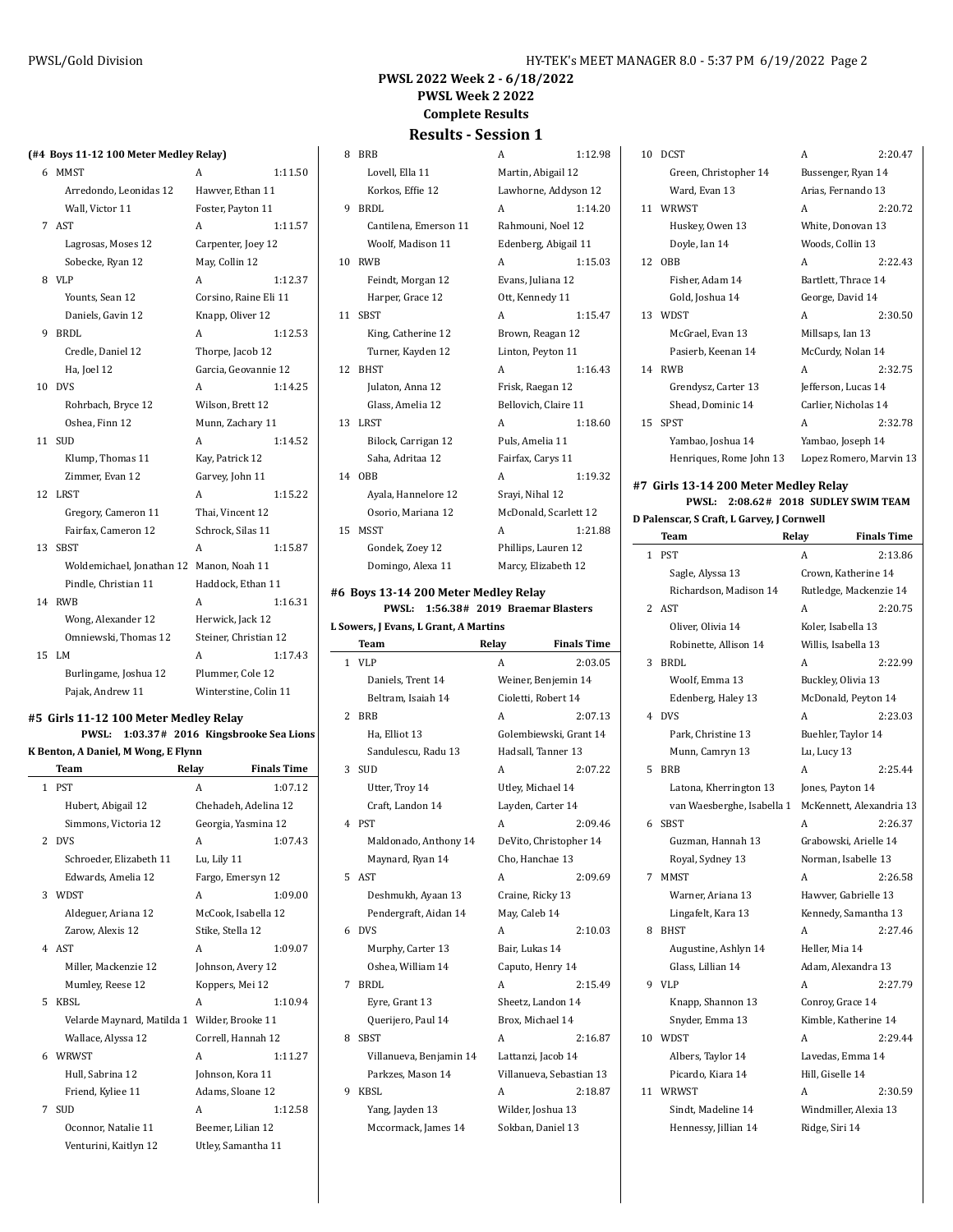$2:07.47$ 

2:09.83

# **PWSL 2022 Week 2 - 6/18/2022 PWSL Week 2 2022 Complete Results Results - Session 1**

#### **(#7 Girls 13-14 200 Meter Medley Relay)**

|    | 12 SUD               | А                    | 2:30.74 |
|----|----------------------|----------------------|---------|
|    | Berk, Stephanie 14   | Balagtas, Lauren 13  |         |
|    | Garvey, Anastasia 13 | Zimmer, Ava 14       |         |
| 13 | <b>MSST</b>          | A                    | 2:34.90 |
|    | Shontz, Isabelle 14  | Ussher, Kezia 13     |         |
|    | Marcy, Ciara 13      | Antonenko, Daryna 13 |         |
| 14 | BLST                 | A                    | 2:35.77 |
|    | Heath, Briana 14     | Sanchez, Mia 14      |         |
|    | Heath, Ariana 14     | Mattingly, Miyabi 14 |         |
| 15 | KBSL                 | A                    | 2:42.53 |
|    | Bono. Brooke 14      | Olivera, Sofia 13    |         |
|    | Daniel, Lucy 14      | Wilcoxen, Olivia 14  |         |

# **#8 Boys 15-18 200 Meter Medley Relay**

#### **PWSL: 1:45.65# 2021 Ashland Stingrays M Jiang, B Stankovich, L Gentry, M VanDeusen**

| м напе, в зданкомен, в бени у, м vandeusen |       |                    |  |
|--------------------------------------------|-------|--------------------|--|
| Team                                       | Relav | <b>Finals Time</b> |  |

| 1  | <b>BRDL</b>             | A                     | 1:57.07 |
|----|-------------------------|-----------------------|---------|
|    | Chmielenski, Ryan 18    | Eyre, Blake 18        |         |
|    | Shankle, Christopher 18 | Verosko, John 18      |         |
| 2  | <b>PST</b>              | A                     | 1:57.18 |
|    | Strotheide, Ryan 18     | Rinker, Kyle 18       |         |
|    | Lee, Justin 17          | Crown, Alexander 16   |         |
| 3  | <b>RWB</b>              | Α                     | 1:58.52 |
|    | Brown, Carter 17        | Huynh, Tristan 18     |         |
|    | Grendysz, Aiden 15      | Egan, Christian 18    |         |
| 4  | WDST                    | Α                     | 1:59.81 |
|    | Pearson, Boden 16       | Ellsworth, Taison 15  |         |
|    | Wence, Brayden 17       | Torres, Mauricio 18   |         |
| 5  | BRB                     | А                     | 1:59.93 |
|    | Sallade, Benjamin 18    | Nham, Maddox 16       |         |
|    | Marin, Jacob 18         | Martins, Alexander 16 |         |
| 6  | WRWST                   | А                     | 2:00.13 |
|    | Carbonell, Luis 17      | Hoban, Owen 16        |         |
|    | Firtag, Benjamin 18     | Evans, Caleb 15       |         |
| 7  | <b>BHST</b>             | A                     | 2:00.50 |
|    | Black, Richard 15       | Johnson, Matthew 17   |         |
|    | Tishler, Jackson 15     | Frisk, Cory 15        |         |
| 8  | <b>SUD</b>              | А                     | 2:00.57 |
|    | Davis, Peter 17         | Cooper, Benjamin 16   |         |
|    | Huffman, Benjamin 18    | Young, Hatcher 17     |         |
| 9  | <b>DVS</b>              | A                     | 2:03.44 |
|    | Reilly, Ryan 16         | Arnold, Lleyton 16    |         |
|    | Caldwell, Daniel 16     | Spahic, Maksim 15     |         |
| 10 | <b>VLP</b>              | Α                     | 2:04.96 |
|    | Romano, Kyle 18         | Bae, Alex 15          |         |
|    | Kirsch, Ethan 16        | Kirsch, Jackson 16    |         |
| 11 | LRST                    | Α                     | 2:06.34 |
|    | Mendoza, Roland 18      | Hince, Daniel 18      |         |
|    | Mendoza, Ramses 16      | Yoho, James 15        |         |
| 12 | <b>SBST</b>             | А                     | 2:06.94 |
|    | Murphy, William 16      | Howery, Owen 17       |         |
|    | Juhlin, Parker 15       | Parkzes, Ryan 17      |         |
| 13 | KBSL                    | A                     | 2:07.14 |
|    | Williams, Connor 16     | Hochard, Joshua 18    |         |
|    | Silvernail, Hunter 18   | Loesel, Thomas 17     |         |
|    |                         |                       |         |

| 14 MMST            |                     | 2:07.4                |
|--------------------|---------------------|-----------------------|
| Kinitz, William 18 |                     | Quimby, Paul David 18 |
| Doty, David 16     | Kinitz, Aaron 16    |                       |
| 15 AST             | А                   | 2:09.8                |
| Drew, Samual 17    | Kintz, John Paul 18 |                       |
| Heaton, Caleb 17   | Esser, TJ 17        |                       |

#### **#9 Girls 15-18 200 Meter Medley Relay PWSL: 2:01.27# 2019 Bridlewaves**

# **S Yowell, G Johnson, E Quinn, S Walker**

|                | TOWEIL, O JOHNSON, E QUIHII, 3 WAIKEI<br>Team | Relay         | <b>Finals Time</b>       |
|----------------|-----------------------------------------------|---------------|--------------------------|
| 1              | <b>PST</b>                                    | A             | 2:08.22                  |
|                | Spink, Camille 17                             |               | Hannam, Emma 17          |
|                | Simms, Cordelia 15                            |               | Curry, McKenna 16        |
| 2              | <b>DVS</b>                                    | A             | 2:13.41                  |
|                | Torrey, Kaitlyn 15                            |               | Caldwell, Camilla 15     |
|                | Peny, Tess 18                                 |               | Golsen, Sarah 17         |
| 3              | SUD                                           | A             | 2:14.66                  |
|                | Zerkle, Alden 17                              |               | Condon, Clara 15         |
|                | Craft, Sydney 18                              |               | Zary, Aurora 16          |
| $\overline{4}$ | <b>BHST</b>                                   | A             | 2:16.50                  |
|                | Pechin, Erin 18                               |               | Craft, Allegra 15        |
|                | Fallin, Megan 17                              |               | Von Herbulis, Lillian 16 |
| 5              | <b>BRB</b>                                    | A             | 2:18.48                  |
|                | Korkos, Christina 15                          |               | Royer, Hannah 17         |
|                | Roloff, Sarah 16                              |               | Golembiewski, Sienna 16  |
| 6              | VLP                                           | A             | 2:18.63                  |
|                | Knick, Emma 18                                |               | Calabria, Celia 17       |
|                | Martel, Alyssa 16                             |               | McGehee, Allie 18        |
| 7              | WRWST                                         | A             | 2:21.22                  |
|                | Roberts, Ryan 16                              |               | Hudisteanu, Diana 15     |
|                | Lesly, Hannah 15                              |               | Worth, Brooke 16         |
| 8              | BRDL                                          | A             | 2:21.39                  |
|                | Eyre, Elyse 16                                |               | Buckley, Emily 16        |
|                | Kim, Jasmin 18                                |               | Whyte, Chris-Ann 17      |
| 9              | WDST                                          | A             | 2:21.46                  |
|                | Picardo, Nika 15                              |               | Luetkenhaus, Caroline 15 |
|                | Luetkenhaus, Katie 18                         |               | Manko, Valentina 15      |
| 10             | AST                                           | A             | 2:23.90                  |
|                | Oliver, Sarah 15                              |               | Koler, Jillian 17        |
|                | Roder, Maria 17                               |               | Johnson, Kristin 18      |
| 11             | <b>KBSL</b>                                   | А             | 2:24.68                  |
|                | Ventura, Brihanna 16                          | Pak, Kayla 15 |                          |
|                | Benton, Kaylee 18                             |               | Daniel, Camille 16       |
| 12             | LM                                            | А             | 2:27.56                  |
|                | Sabahi, Kimiya 15                             |               | Ashurst, Addison 17      |
|                | Cappellini, Tara 15                           |               | Smith, Gracelyn 17       |
| 13             | LRST                                          | A             | 2:28.83                  |
|                | Gray, Melonee 17                              |               | Scott, Rachel 16         |
|                | Hince, Mallory 15                             |               | Yoho, Naomi 15           |
| 14             | <b>SBST</b>                                   | A             | 2:29.37                  |
|                | Giovinazzo, Alyssa 16                         |               | Nolan, Stella 17         |
|                | Benway, Kayley 16                             |               | Boone, Ashley 16         |
| 15             | MMST                                          | A             | 2:30.37                  |
|                | Brazier, Emma 18                              |               | Gardner, Eden 17         |
|                | Sistrunk, Elizabeth 15                        |               | Lateef, Rania 15         |
|                |                                               |               |                          |

#### **#58 Boys 8&U 100 Meter Free Relay PWSL: 1:11.25# 2016 Dominion Valley Sharks**

**B Rohrbach, H Caputo, W OShea, R Maynard**

|    | Team                                    | Relay            | <b>Finals Time</b>               |
|----|-----------------------------------------|------------------|----------------------------------|
| 1  | <b>BRB</b>                              | A                | 1:26.69                          |
|    | Hook, Ethan 7                           |                  | Brown, Tucker 8                  |
|    | Maas, Luke 8                            | Jurk, Eli 8      |                                  |
| 2  | <b>MMST</b>                             | A                | 1:29.09                          |
|    | Foster, Aleksandr 8                     |                  | Carlson, Gunnar 8                |
|    | Grand, Lincoln 7                        |                  | Wall, Nicholas 7                 |
| 3  | <b>DVS</b>                              | A                | 1:31.00                          |
|    | Burke, Brady 8                          | Alex, Colton 6   |                                  |
|    | Duvall, William 8                       |                  | Peterson, Davin 8                |
| 4  | <b>KBSL</b>                             | A                | 1:32.89                          |
|    | Espana, Thiago 8                        | Pinto, Lucas 7   |                                  |
|    | Robison, John 8                         | Daniel, Oliver 8 |                                  |
| 5  | WDST                                    | A                | 1:34.15                          |
|    | Ghimire, Nirbhay 8                      |                  | Wagner, Thomas 8                 |
|    | Gonzales Claros, Sebastian              |                  | Thompson, Amare 7                |
| 6  | <b>BHST</b>                             | A                | 1:36.90                          |
|    | Shaffer, Avery 7                        |                  | Madigan, Shea 7                  |
|    | Petty, Luke 8                           |                  | Abraham, Mitchell 8              |
| 7  | VLP                                     | A                | 1:37.49                          |
|    | Hollingsworth, Logan 7                  | Toth, Justin 8   |                                  |
|    | Kulp, Colton 8                          | Ashley, Cole 8   |                                  |
| 8  | <b>SUD</b>                              | A                | 1:38.58                          |
|    | Condon, Jack 8                          |                  | Schroer, Daniel 8                |
|    | Rannells, Anthony 7                     |                  | Millette, Henry 8                |
| 9  | <b>PST</b>                              | A                | 1:38.93                          |
|    | Norman, Landon 7                        |                  | Fronckel, Brennan 8              |
|    | Fuller, Michael 7                       | Dillard, Drew 8  |                                  |
| 10 | AST                                     | A                | 1:42.57                          |
|    | Christofek, Jordan 8                    | Dugan, Cole 7    |                                  |
|    | Craine, Patrick 6                       | Sobecke, Alex 8  |                                  |
|    | 11 WRWST                                | A                | 1:44.76                          |
|    | Johnson, Carter 8                       |                  | Whitehead Jr., Troy 7            |
|    | Coffey, Henry 7                         |                  | Terrigno, Tyler 8                |
| 12 | MSST                                    | A                | 1:45.64                          |
|    | Phillips, George 8                      | Nolde, Carter 8  |                                  |
|    | Kennedy, Tyler 7                        |                  | Sherman, Parker 8                |
| 13 | <b>SPST</b>                             | A                | 1:47.59                          |
|    | Jones III, Stevie 7                     |                  | Montgomery, Benjamin 7           |
|    | Galvan, Joshua 8                        | Soliz, Andres 8  |                                  |
| 14 | <b>RWB</b>                              | A                | 1:48.08                          |
|    | Bevins, Paul 8                          |                  | Gilson, Daniel 8                 |
|    | Gregorio, Giovanni 8                    |                  | Bisase, Lincoln 8                |
| 15 | <b>BRDL</b>                             | A                | 1:48.70                          |
|    | Rodriguez, Gabriel 8                    |                  | Sheetz, Cohen 8                  |
|    | Campbell, Nolan 8                       | Bryan, Phillip 8 |                                  |
|    | #59 Girls 8&U 100 Meter Free Relay      |                  |                                  |
|    | <b>PWSL:</b>                            |                  | 1:13.87# 2007 Victory Lakes 2007 |
|    | L Wiecki, O Nitowski, N Smith, M Finley |                  |                                  |
|    | Team                                    | Relay            | <b>Finals Time</b>               |

| 1 DVS             |                   | 1:22.45 |
|-------------------|-------------------|---------|
| Mount, Harper 7   | Williams. Tatum 8 |         |
| Salgado, Juliet 7 | Alex, Kenzie 8    |         |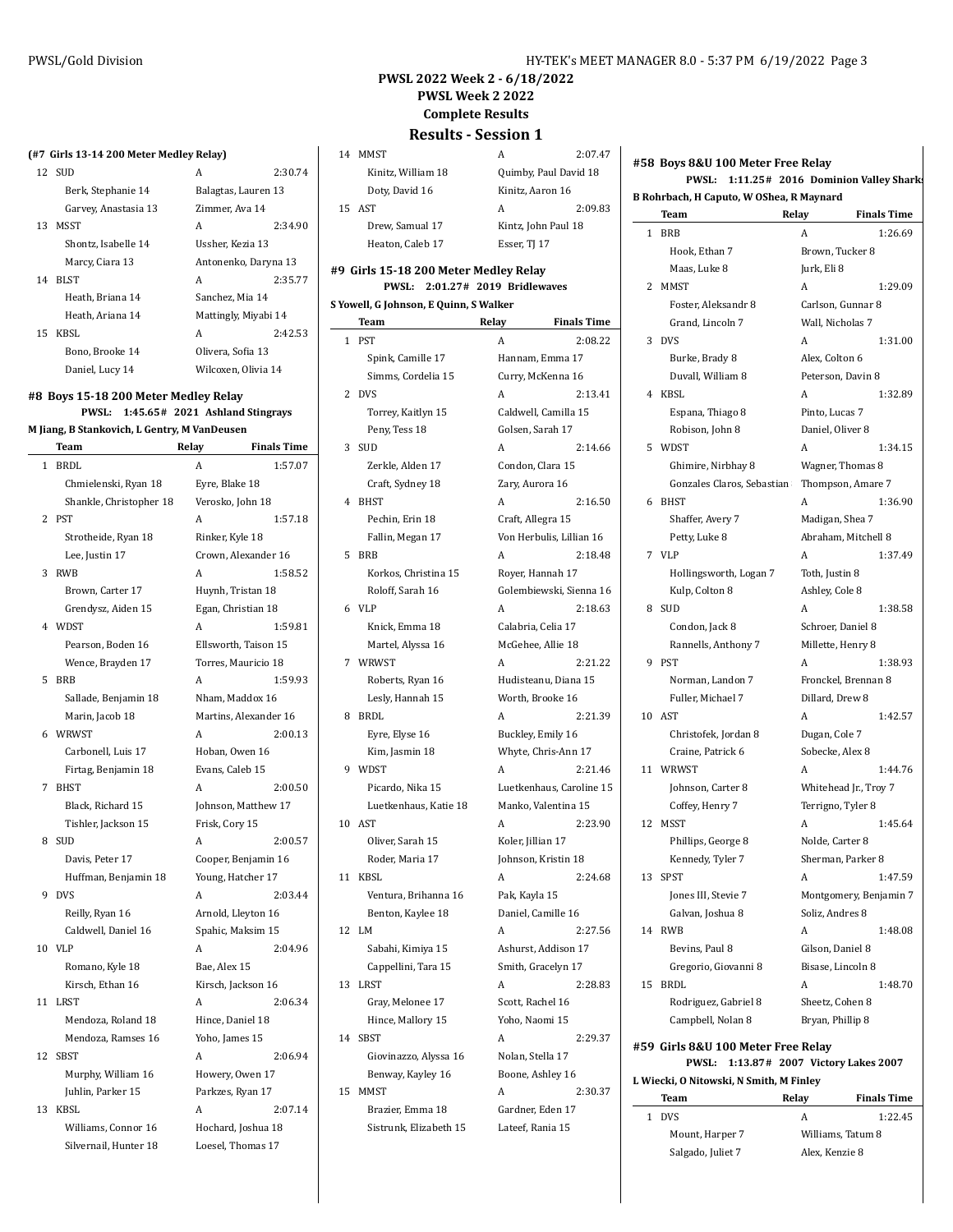#### **PWSL 2022 Week 2 - 6/18/2022 PWSL Week 2 2022 Complete Results Results - Session 1**

#### **(#59 Girls 8&U 100 Meter Free Relay)**

| 2              | <b>SUD</b>            | A                         | 1:30.39 |
|----------------|-----------------------|---------------------------|---------|
|                | Bruns, Olivia 8       | Spence, Isla 8            |         |
|                | Kay, Marian 8         | Carpenter, Elle 8         |         |
| 3              | <b>BRB</b>            | Α                         | 1:31.57 |
|                | Rojas, Bianca 8       | Martin, Violet 8          |         |
|                | Kislowski, Amy 6      | Cotter, Caroline 8        |         |
| $\overline{4}$ | WDST                  | A                         | 1:34.96 |
|                | Alger, Samantha 8     | Phommachanh, Hannah 8     |         |
|                | Rook, Fiona 7         | Aldeguer, Sarah Cecilia 8 |         |
| 5              | <b>PST</b>            | A                         | 1:36.29 |
|                | Copreros, Addison 7   | Merrell, Adeleine 6       |         |
|                | Bearyman, Leah 7      | Brand, Emily 8            |         |
| 6              | AST                   | Α                         | 1:39.09 |
|                | Lennon, Zoey 8        | Cook, Emily 8             |         |
|                | Granby, Cailyn 8      | Edwards, Alexis 8         |         |
| 7              | LRST                  | A                         | 1:39.19 |
|                | Coleman, Esperanza 8  | Wardlaw, Harper 7         |         |
|                | Lowery, Penelope 8    | Saha, Ahona 8             |         |
| 8              | <b>MMST</b>           | A                         | 1:41.00 |
|                | Burdett, Layna 7      | Boomgarden, Peyton 7      |         |
|                | Gardner, Maren 8      | Rossi, Isabella 7         |         |
| 9              | WRWST                 | Α                         | 1:43.02 |
|                | Turner, Aubrey 8      | Kahak, Jessica 6          |         |
|                | Evans, Scarlett 7     | Lesly, Leah 7             |         |
| 10             | <b>BHST</b>           | Α                         | 1:43.18 |
|                | Porterfiled, Cora 8   | Baldwin, Kady 7           |         |
|                | Adams, Taylor 7       | Pressey, Macy 8           |         |
| 11             | <b>VLP</b>            | Α                         | 1:44.58 |
|                | Williams, Makenzie 7  | Knapp, Heather 8          |         |
|                | Rooney, Emma 6        | Rein, Gwenyth 7           |         |
| 12             | <b>BRDL</b>           | A                         | 1:45.33 |
|                | Busato, Gianna 8      | Nutter, Alyssa 8          |         |
|                | Menis, Veronica 8     | Conn, Abigail 8           |         |
| 13             | <b>DCST</b>           | A                         | 1:48.71 |
|                | Frederick, Samantha 8 | Perez, Ava 8              |         |
|                | Corrigan, Scarlett 7  | Snead, Aaliyah 8          |         |
| 14             | RWB                   | A                         | 1:51.08 |
|                | Bright, Ella 8        | Shead, Cristina 8         |         |
|                | Elliott, Aurora 7     | Manion, Karli 8           |         |
| 15             | <b>KBSL</b>           | Α                         | 1:57.22 |
|                | Myatt, Emma 8         | Daniel, Violet 6          |         |
|                | McDonald, Maya 7      | Morton, Margaret 7        |         |

# **#60 Boys 9-10 100 Meter Free Relay**

#### **PWSL: 1:00.59# 2016 Braemar Blasters J Evans, M Santee, A Martins, M Mullen**

|             | Team                 | Relay               | <b>Finals Time</b>       |
|-------------|----------------------|---------------------|--------------------------|
| 1           | WRWST                | А                   | 1:06.62                  |
|             | Francisco, Julian 10 | Lesly, Zaiah 10     |                          |
|             | Woods. Luke 10       | Terrigno, Travis 10 |                          |
| $2^{\circ}$ | <b>DVS</b>           | A                   | 1:07.95                  |
|             | Williams, Donn 10    |                     | Acholonu, Arinzechukwu 9 |
|             | Munn, Joshua 9       | Dockett, Landon 10  |                          |
| 3           | <b>PST</b>           | A                   | 1:09.72                  |
|             | DeVito, Jonathan 10  | Georgia, Matthew 10 |                          |
|             | Allen. Caden 10      | Thai. Brandon 9     |                          |
|             |                      |                     |                          |

# 4 BRDL <br>A 1:09.81 <br>

|    | Woolf, Trenton 9       | Chouinard, Brayden 9    |
|----|------------------------|-------------------------|
|    | Terhaar, Peyton 10     | McDonald, Ethan 10      |
| 5  | SUD                    | A<br>1:14.21            |
|    | Spence, Tristan 10     | Keapproth, Thomas 10    |
|    | Ashton, Maximilian 10  | Rall, Preston 10        |
| 6  | KBSL                   | 1:14.47<br>A            |
|    | Kellner, Joshua 10     | Daniel, Jaxson 10       |
|    | George, Nathan 10      | Yang, Justin 10         |
| 7  | VLP                    | 1:15.27<br>A            |
|    | Itnyre, Ezra 9         | Knapp, Wesley 10        |
|    | Cho, Cayden 9          | Roccograndi, Landon 10  |
| 8  | <b>BHST</b>            | 1:15.93<br>A            |
|    | Madigan, Deaglan 10    | Adams, Blake 9          |
|    | Sheftelman, Max 10     | Ege, Jonathan 10        |
| 9  | <b>AST</b>             | 1:16.10<br>А            |
|    | Speciale, Nicholas 10  | Dugan, Finn 10          |
|    | Knott, Liam 10         | Edwards, Jack 9         |
| 10 | <b>MMST</b>            | 1:17.27<br>A            |
|    | Posey, Christopher 9   | Pierret, Marcus 10      |
|    | Schilling, Emmitt 9    | Arredondo, Maximus 10   |
| 11 | <b>OBB</b>             | A<br>1:17.46            |
|    | Regan, Ethan 10        | Bektemirov, Adilet 9    |
|    | Smith, Miles 10        | George, Timothy 10      |
| 12 | <b>BRB</b>             | 1:19.50<br>A            |
|    | Bornacelly, Mitchell 9 | Lupariello, Nicholas 10 |
|    | Hansford, Henry 9      | Dorn, Mace 9            |
| 13 | LRST                   | A<br>1:21.21            |
|    | Stephens, Essayas 10   | Rivera Alicea, Jose 9   |
|    | Casto, Reid 9          | Okolo, John-Matthew 9   |
| 14 | WDST                   | 1:23.87<br>A            |
|    | McCook, Sawyer 9       | Woodward, Calvin 9      |
|    | Berger, Charlie 10     | Lavedas, Garrett 10     |
| 15 | <b>BLST</b>            | A<br>1:26.83            |
|    | Alcantara, Eduardo 10  | Dawson, Malakai 10      |
|    | Valdez, Daniel 9       | Mattingly, Noah 9       |
|    |                        |                         |

#### **#61 Girls 9-10 100 Meter Free Relay**

|                                      |  | PWSL: 1:02.14# 2014 Kingsbrooke Sea Lions |
|--------------------------------------|--|-------------------------------------------|
| M Wong, A Daniel, K Benton, A Kotter |  |                                           |

|               | Team                 | Relay              | <b>Finals Time</b>   |
|---------------|----------------------|--------------------|----------------------|
|               | 1 DVS                | A                  | 1:10.34              |
|               | Shin, Diane 10       | Brown, Victoria 10 |                      |
|               | Elam, Pevton 9       | Sosinski, Hailey 9 |                      |
| $\mathcal{L}$ | <b>BRB</b>           | A                  | 1:10.69              |
|               | Jurk, Emily 10       | Mason, Layla 10    |                      |
|               | Korkos, Alexandra 9  |                    | Martin, Charlotte 10 |
| 3             | <b>SUD</b>           | A                  | 1:11.33              |
|               | Zimmer, Aubrey 10    |                    | Grimberg, Juliana 10 |
|               | Walls, Eliana 10     | Moats, Jamie 10    |                      |
|               | 4 VLP                | A                  | 1:12.01              |
|               | Lugiai, Brooke 9     | Kim, Katelyn 10    |                      |
|               | Demissie, Hannah 10  | Beltram, Leyla 10  |                      |
| 5.            | <b>PST</b>           | A                  | 1:12.82              |
|               | Sproule, Carleigh 10 | Holbrook, Ema 10   |                      |
|               | Johnson, Jai 9       | Tutkus, Austeja 10 |                      |
|               |                      |                    |                      |

| A                       | 1.09.9T |  |
|-------------------------|---------|--|
| Chouinard, Brayden 9    |         |  |
| McDonald, Ethan 10      |         |  |
| A                       | 1:14.21 |  |
| Keapproth, Thomas 10    |         |  |
| Rall, Preston 10        |         |  |
| A                       | 1:14.47 |  |
| Daniel, Jaxson 10       |         |  |
| Yang, Justin 10         |         |  |
| A                       | 1:15.27 |  |
| Knapp, Wesley 10        |         |  |
| Roccograndi, Landon 10  |         |  |
| A                       | 1:15.93 |  |
| Adams, Blake 9          |         |  |
| Ege, Jonathan 10        |         |  |
| A                       | 1:16.10 |  |
| Dugan, Finn 10          |         |  |
| Edwards, Jack 9         |         |  |
| A                       | 1:17.27 |  |
| Pierret, Marcus 10      |         |  |
| Arredondo, Maximus 10   |         |  |
| A                       | 1:17.46 |  |
| Bektemirov, Adilet 9    |         |  |
| George, Timothy 10      |         |  |
| A                       | 1:19.50 |  |
| Lupariello, Nicholas 10 |         |  |
| Dorn, Mace 9            |         |  |
| A                       | 1:21.21 |  |
| Rivera Alicea, Jose 9   |         |  |
| Okolo, John-Matthew 9   |         |  |
| A                       | 1:23.87 |  |
| Woodward, Calvin 9      |         |  |
| Lavedas, Garrett 10     |         |  |
| A                       | 1:26.83 |  |
| Dawson, Malakai 10      |         |  |
| Mattingly, Noah 9       |         |  |

Fies, Madelynn 10 George, Olivia 10 Clements, Emerie 9 Nichols, Vivian 10 Ewell, Riley 9 Martinez, Lara 10 Bilock, McKenna 10 Rogers, Jessica 10 Kramek, Emma 10 Scott, Madeline 9 Livengood, Carter 10 DeJesus, Harper 10 Dolan, Emma 10 Shaffer, Victoria 10 Christensen, Kaitlyn 10 Tra, Haley 10 Huskey, Charlotte 9 Hull, Christine 9 Thorpe, Rachel 10 White, Kensington 9 Cantilena, Katherine 9 Everett, Claire 10 Feser, Amelia 9 Hawver, Allison 9 Porter, Emily 10 Elliott, Adelina 10 Kantner, Lucinda 10 Welch, Molly 10 Zachariasen, Aubrey 10 Bent, Hazel 9 Arbeiter, Emma 10 Kitta, Julia 10

 KBSL A 1:13.06 WDST A 1:16.00 Phommachanh, Macy 9 Hurley, Georgina 10 LRST A 1:17.19 BHST A 1:17.31 WRWST A 1:17.59 BRDL A 1:17.63 12 MMST A 1:20.94 Boomgarden, Kendall 10 Riechers, Charlotte 10 RWB A 1:21.65 OBB A 1:25.07 15 MSST A 1:25.28 Toliver, Evelyn 10 Lazzo, Gabby 9

# **#62 Boys 11-12 100 Meter Free Relay**

**PWSL: 53.47# 2016 Piedmont Tsunamis J Poleto, T Drescher, R Barshow, M Pianoto**

House, Lydia 10 Davila, Naomi 9

|              | Team                   | Relay          | <b>Finals Time</b>       |
|--------------|------------------------|----------------|--------------------------|
| $\mathbf{1}$ | <b>WDST</b>            | A              | 57.95                    |
|              | Lavedas, Liam 12       |                | Hu-Atienza, Max 12       |
|              | Martinez, Thiago 11    |                | Martinez, Lionel 12      |
|              | $2$ VLP                | A              | 1:01.18                  |
|              | Younts, Sean 12        |                | Daniels, Gavin 12        |
|              | Corsino, Raine Eli 11  |                | Knapp, Oliver 12         |
| 3            | <b>MMST</b>            | A              | 1:01.20                  |
|              | Wall, Victor 11        |                | Foster, Payton 11        |
|              | Hawver, Ethan 11       |                | Arredondo, Leonidas 12   |
| 4            | <b>BRB</b>             | A              | 1:01.25                  |
|              | Lupariello, Zachary 11 |                | Mamon, Luke 12           |
|              | Hansford, Oliver 12    |                | Bonura, Andrew 12        |
| 5            | KBSL                   | A              | 1:01.55                  |
|              | Pak, Karson 12         |                | Nichols, Richard (Ri) 12 |
|              | Daniel, Sebastian 12   | Fish, Logan 11 |                          |
| 6            | BRDL                   | A              | 1:01.90                  |
|              | Ha, Joel 12            |                | Garcia, Geovannie 12     |
|              | Credle, Daniel 12      |                | Thorpe, Jacob 12         |
| 7            | <b>AST</b>             | A              | 1:02.03                  |
|              | Carpenter, Joey 12     |                | Lagrosas, Moses 12       |
|              | May, Collin 12         |                | Sobecke, Ryan 12         |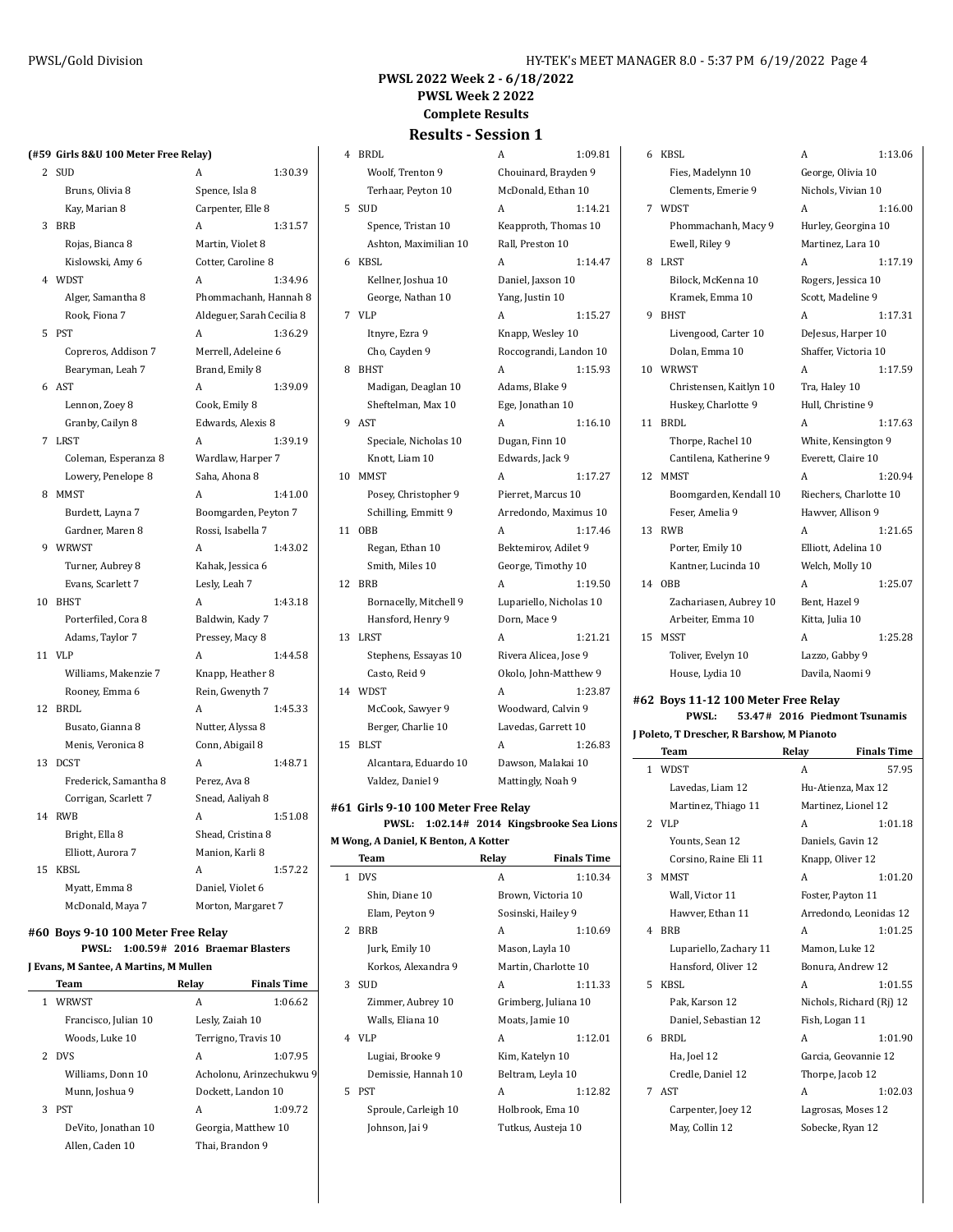# **PWSL 2022 Week 2 - 6/18/2022 PWSL Week 2 2022**

**Complete Results**

# **Results - Session 1**

| (#62 Boys 11-12 100 Meter Free Relay) |  |  |  |  |  |  |  |
|---------------------------------------|--|--|--|--|--|--|--|
|---------------------------------------|--|--|--|--|--|--|--|

| 8  | <b>BHST</b>               | A                      | 1:02.33 |
|----|---------------------------|------------------------|---------|
|    | Craft, Bennett 12         | Tishler, Harper 12     |         |
|    | Ege, Christopher 12       | Augustine, Zachary 12  |         |
| 9  | <b>DVS</b>                | A                      | 1:02.53 |
|    | Rohrbach, Bryce 12        | Sherman, Liam 12       |         |
|    | Wilson, Brett 12          | Oshea, Finn 12         |         |
| 10 | <b>SUD</b>                | A                      | 1:03.62 |
|    | Zimmer, Evan 12           | Garvey, John 11        |         |
|    | Kay, Patrick 12           | Klump, Thomas 11       |         |
|    | 11 PST                    | A                      | 1:05.50 |
|    | Szczypinski, Nathan 12    | Grubbs, Christopher 11 |         |
|    | Coleman, Boris 11         | Beech, Adam 12         |         |
| 12 | <b>RWB</b>                | A                      | 1:05.56 |
|    | Herwick, Jack 12          | Sorto, Anthony 12      |         |
|    | Steiner, Christian 12     | Wong, Alexander 12     |         |
|    | 13 LM                     | A                      | 1:06.47 |
|    | Pajak, Andrew 11          | Winterstine, Colin 11  |         |
|    | Burlingame, Joshua 12     | Plummer, Cole 12       |         |
| 14 | <b>SBST</b>               | A                      | 1:08.68 |
|    | Haddock, Ethan 11         | Manon, Noah 11         |         |
|    | Woldemichael, Jonathan 12 | Pindle, Christian 11   |         |
| 15 | <b>LRST</b>               | A                      | 1:09.25 |
|    | Schrock, Silas 11         | Rannels, Mathias 12    |         |
|    | Fairfax, Cameron 12       | Gregory, Cameron 11    |         |
|    |                           |                        |         |

#### **#63 Girls 11-12 100 Meter Free Relay**

**PWSL: 56.33# 2017 Sudley**

#### **D Palenscar S Chierico M Pennefather J Cornwell Team Relay Finals Time**

|    | Team                  | Relay              | Finals Time                |
|----|-----------------------|--------------------|----------------------------|
|    | 1 PST                 | A                  | 1:00.15                    |
|    | Georgia, Yasmina 12   |                    | Chehadeh, Adelina 12       |
|    | Hubert, Abigail 12    |                    | Simmons, Victoria 12       |
|    | 2 WDST                | A                  | 1:00.65                    |
|    | McCook, Isabella 12   | Stike, Stella 12   |                            |
|    | Zarow, Alexis 12      |                    | Aldeguer, Ariana 12        |
|    | 3 DVS                 | A                  | 1:01.08                    |
|    | Fargo, Emersyn 12     |                    | Schroeder, Elizabeth 11    |
|    | Elam, Morgan 12       |                    | Edwards, Amelia 12         |
|    | 4 WRWST               | A                  | 1:02.26                    |
|    | Friend, Kyliee 11     | Adams, Sloane 12   |                            |
|    | Johnson, Kora 11      | Hull. Sabrina 12   |                            |
| 5. | KBSL                  | A                  | 1:02.46                    |
|    | Wilder, Brooke 11     |                    | Correll, Hannah 12         |
|    | Wallace, Alyssa 12    |                    | Velarde Maynard, Matilda 1 |
|    | 6 AST                 | A                  | 1:03.07                    |
|    | Mumley, Reese 12      |                    | Miller, Mackenzie 12       |
|    | Lawrence, Megan 12    | Johnson, Avery 12  |                            |
| 7  | <b>BRB</b>            | A                  | 1:03.33                    |
|    | Lawhorne, Addyson 12  | Martin, Abigail 12 |                            |
|    | Lovell, Ella 11       | Korkos, Effie 12   |                            |
|    | 8 SUD                 | A                  | 1:03.38                    |
|    | Venturini, Kaitlyn 12 |                    | Schroer, Margaret 12       |
|    | Utley, Samantha 11    | Beemer, Lilian 12  |                            |
| 9  | <b>BRDL</b>           | A                  | 1:05.63                    |
|    | Cantilena, Emerson 11 |                    | Edenberg, Abigail 11       |
|    | Glaudi, Clover 11     |                    | Rahmouni, Noel 12          |

| 10 | <b>RWB</b>               | A                      | 1:05.84 |
|----|--------------------------|------------------------|---------|
|    | Evans, Juliana 12        | Feindt, Morgan 12      |         |
|    | Ott, Kennedy 11          | Harper, Grace 12       |         |
| 11 | LRST                     | A                      | 1:06.34 |
|    | Bilock, Carrigan 12      | Madison, Alessandra 11 |         |
|    | Fairfax, Carys 11        | Saha, Adritaa 12       |         |
|    | 12 SBST                  | A                      | 1:07.78 |
|    | Linton, Peyton 11        | Brown, Reagan 12       |         |
|    | Wells, Devyn 12          | Turner, Kayden 12      |         |
| 13 | <b>BHST</b>              | A                      | 1:08.25 |
|    | Glass, Amelia 12         | Heller, Zoe 11         |         |
|    | Bellovich, Claire 11     | Holtom, Emma 12        |         |
| 14 | MSST                     | A                      | 1:09.77 |
|    | Phillips, Lauren 12      | Gondek, Zoey 12        |         |
|    | Domingo, Alexa 11        | Marcy, Elizabeth 12    |         |
| 15 | <b>SPST</b>              | A                      | 1:11.45 |
|    | Hernandez, Monica 12     | Intihar, Ashley 12     |         |
|    | Gomez Martinez, Grace 12 | Epifanio, Allyson 12   |         |

#### **#64 Boys 13-14 200 Meter Free Relay PWSL: 1:46.12# 2021 SUDLEY SWIM TEAM N Chierico, N Luevano, L Craft, A Grocholski**

|    | UNIEFICO, N LUEVANO, L UFAIU, A GFOCNOISKI |                   |                         |
|----|--------------------------------------------|-------------------|-------------------------|
|    | Team                                       | Relay             | <b>Finals Time</b>      |
| 1  | <b>VLP</b>                                 | A                 | 1:50.78                 |
|    | Cioletti, Robert 14                        | Daniels, Trent 14 |                         |
|    | Beltram, Isaiah 14                         |                   | Weiner, Benjemin 14     |
| 2  | <b>PST</b>                                 | A                 | 1:52.98                 |
|    | Maldonado, Anthony 14                      | Cho, Hanchae 13   |                         |
|    | Kien, Kayden 13                            | Maynard, Ryan 14  |                         |
| 3  | SUD                                        | A                 | 1:53.23                 |
|    | Layden, Carter 14                          | Utley, Michael 14 |                         |
|    | Utter, Troy 14                             | Craft, Landon 14  |                         |
| 4  | <b>BRB</b>                                 | A                 | 1:53.62                 |
|    | Golembiewski, Grant 14                     |                   | Hadsall, Tanner 13      |
|    | Kissi, Bryan 13                            | Ha, Elliot 13     |                         |
| 5  | <b>DVS</b>                                 | A                 | 1:55.85                 |
|    | Bair, Lukas 14                             | Murphy, Carter 13 |                         |
|    | Caputo, Henry 14                           | Oshea, William 14 |                         |
| 6  | <b>SBST</b>                                | A                 | 1:58.05                 |
|    | Lattanzi, Jacob 14                         |                   | Villanueva, Benjamin 14 |
|    | Gualavisi, Alexander 14                    |                   | Parkzes, Mason 14       |
| 7  | <b>AST</b>                                 | A                 | 1:58.38                 |
|    | Pendergraft, Aidan 14                      | Knott, Grayson 13 |                         |
|    | May, Caleb 14                              |                   | Deshmukh, Ayaan 13      |
| 8  | <b>BRDL</b>                                | A                 | 2:01.32                 |
|    | Querijero, Paul 14                         | Eyre, Grant 13    |                         |
|    | Sheetz, Landon 14                          | Brox, Michael 14  |                         |
| 9  | KBSL                                       | A                 | 2:04.31                 |
|    | Wilder, Joshua 13                          |                   | Mccormack, James 14     |
|    | Sokban, Daniel 13                          | Yang, Jayden 13   |                         |
| 10 | <b>DCST</b>                                | А                 | 2:04.66                 |
|    | Bussenger, Ryan 14                         |                   | Green, Christopher 14   |
|    | Arias, Fernando 13                         | Ward, Evan 13     |                         |
| 11 | WRWST                                      | A                 | 2:05.09                 |
|    | Woods, Collin 13                           |                   | Nowak, Beckett 13       |
|    | White, Donovan 13                          | Doyle, Ian 14     |                         |

| Feindt, Morgan 12      |         |  |  |  |
|------------------------|---------|--|--|--|
| Harper, Grace 12       |         |  |  |  |
| A                      | 1:06.34 |  |  |  |
| Madison, Alessandra 11 |         |  |  |  |
| Saha, Adritaa 12       |         |  |  |  |
| A                      | 1:07.78 |  |  |  |
| Brown, Reagan 12       |         |  |  |  |
| Turner, Kayden 12      |         |  |  |  |
| A                      | 1:08.25 |  |  |  |
| Heller, Zoe 11         |         |  |  |  |
| Holtom, Emma 12        |         |  |  |  |
| A                      | 1:09.77 |  |  |  |
| Gondek, Zoev 12        |         |  |  |  |
| Marcy, Elizabeth 12    |         |  |  |  |
| A                      | 1:11.45 |  |  |  |
| Intihar, Ashley 12     |         |  |  |  |
|                        |         |  |  |  |

|    | 12 BHST              | A                   | 2:08.89 |
|----|----------------------|---------------------|---------|
|    | Craft, Gabriel 14    | Ward, Sean 13       |         |
|    | Madigan, Kellen 13   | Laine, Chase 14     |         |
| 13 | <b>OBB</b>           | A                   | 2:10.14 |
|    | Kitta. Alexander 13  | Bartlett, Thrace 14 |         |
|    | Fisher, Adam 14      | Gold, Joshua 14     |         |
|    | 14 WDST              | A                   | 2:11.50 |
|    | Pasierb, Keenan 14   | McCurdy, Nolan 14   |         |
|    | Woodward, Everett 14 | Millsaps, Ian 13    |         |
| 15 | MMST                 | A                   | 2:15.78 |
|    | Shattan, Dylan 13    | Rios, Jorge 13      |         |
|    | Colbert, Gunner 13   | Supon, Jack 13      |         |
|    |                      |                     |         |

#### **#65 Girls 13-14 200 Meter Free Relay PWSL: 1:55.59# 2018 SUDLEY SWIM TEAM**

#### **S Craft, S Chierico, D Palenscar, J Cornwell**

|              | Team                   | Relay          | <b>Finals Time</b>         |
|--------------|------------------------|----------------|----------------------------|
| $\mathbf{1}$ | <b>PST</b>             | А              | 1:57.84                    |
|              | Richardson, Madison 14 |                | Rutledge, Mackenzie 14     |
|              | Crown, Katherine 14    |                | Sagle, Alyssa 13           |
| 2            | <b>DVS</b>             | A              | 2:07.91                    |
|              | Munn, Camryn 13        |                | Park, Christine 13         |
|              | Lu, Lucy 13            |                | Buehler, Taylor 14         |
| 3            | <b>BRB</b>             | A              | 2:07.97                    |
|              | Jones, Payton 14       |                | McKennett, Alexandria 13   |
|              | Latona, Kherrington 13 |                | van Waesberghe, Isabella 1 |
|              | 4 AST                  | A              | 2:08.10                    |
|              | Koler, Isabella 13     |                | Willis, Isabella 13        |
|              | Oliver, Olivia 14      |                | Robinette, Allison 14      |
| 5            | <b>MMST</b>            | A              | 2:09.03                    |
|              | Kennedy, Samantha 13   |                | Warner, Ariana 13          |
|              | Lingafelt, Kara 13     |                | Hawver, Gabrielle 13       |
| 6            | <b>VLP</b>             | A              | 2:09.87                    |
|              | Conroy, Grace 14       |                | Knapp, Shannon 13          |
|              | Kimble, Katherine 14   |                | Snyder, Emma 13            |
| 7            | WDST                   | A              | 2:10.62                    |
|              | Picardo, Kiara 14      |                | Albers, Taylor 14          |
|              | Hill, Giselle 14       |                | Lavedas, Emma 14           |
| 8            | <b>SBST</b>            | A              | 2:11.24                    |
|              | Guzman, Hannah 13      |                | Royal, Sydney 13           |
|              | Norman, Isabelle 13    |                | Grabowski, Arielle 14      |
| 9            | WRWST                  | A              | 2:13.59                    |
|              | Sindt, Madeline 14     |                | Amara, Aman 14             |
|              | Hennessy, Jillian 14   | Ridge, Siri 14 |                            |
| 10           | BRDL                   | A              | 2:15.06                    |
|              | McDonald, Peyton 14    |                | Woolf, Emma 13             |
|              | Laureano, Alanna 13    |                | Edenberg, Haley 13         |
| 11           | <b>SUD</b>             | A              | 2:17.19                    |
|              | Fowkes, Eleanor 13     |                | Balagtas, Lauren 13        |
|              | Berk, Stephanie 14     |                | Zimmer, Ava 14             |
| 12           | <b>BHST</b>            | A              | 2:17.27                    |
|              | Heller, Mia 14         |                | Adam, Alexandra 13         |
|              | Messmer, Jessica 14    |                | Augustine, Ashlyn 14       |
| 13           | <b>BLST</b>            | A              | 2:21.87                    |
|              | Heath, Ariana 14       |                | Sanchez, Mia 14            |
|              | Mattingly, Miyabi 14   |                | Heath, Briana 14           |